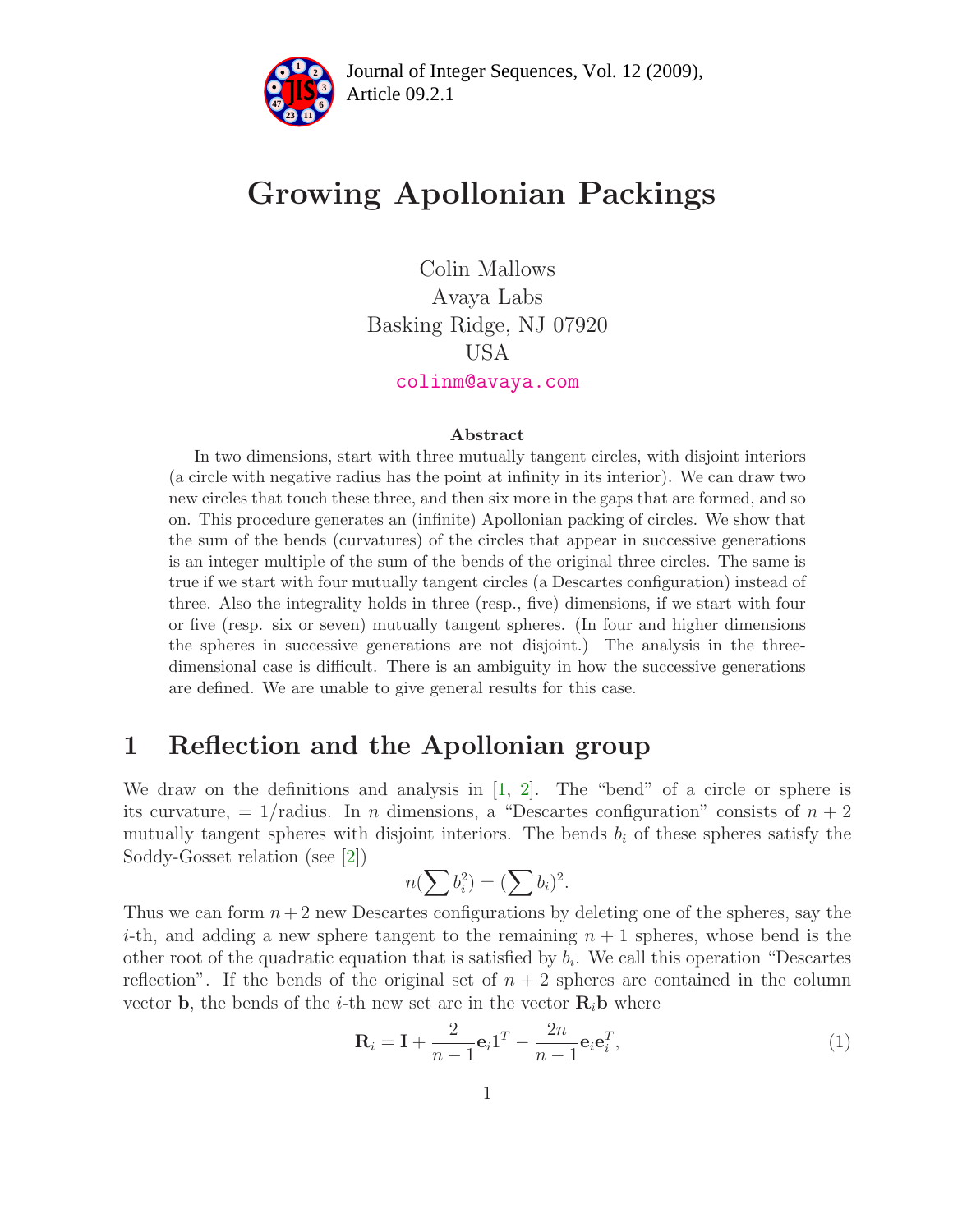where I is the unit  $(n+2) \times (n+2)$  matrix, the column vector  $e_i$  has 1 in the *i*-th position and zeroes elsewhere, and 1 is a column of 1's. Thus  $\mathbf{R}_i$  is the identity matrix except for the -1 on the diagonal and  $2/(n-1)$  elsewhere. (See [\[2,](#page-6-1) Eq. 4.1].) Each of these  $n+2$ matrices is an involution, and they generate an infinite Coxeter group which we name  $\mathcal{G}_n$ . In all dimensions except 3, there are no relations among them except the involutory ones:  $\mathbf{R}_i^2 = \mathbf{I}$ . (See [\[2,](#page-6-1) Thm. 5.2]). However, in 3 dimensions there are extra relations  $(\mathbf{R}_i \mathbf{R}_j)^3 = \mathbf{I}$ which will cause us difficulty below. Until further notice, we consider only dimensions  $n = 2$ and  $n \geq 4$ .

A word of length k,  $\mathbf{W} = \mathbf{R}_{i_1} \mathbf{R}_{i_2} \cdots \mathbf{R}_{i_k}$ , in the generators of  $\mathcal{G}_n$  is called *reduced* if  $i_j \neq i_{j+1}$  for  $j = 1, ..., k-1$ . (So all squares have been cancelled). The number of reduced words of length  $k \ge 1$  is clearly  $(n+2)(n+1)^{k-1}$ .

We will derive the quantities  $s_k/s_0$  where  $s_k$  is the sum of the bends of the spheres that are generated in the kth generation of the Apollonian construction.

#### 2 Starting with a Descartes configuration

We start with  $n + 2$  spheres in an *n*-dimensional Descartes configuration,  $n \neq 3$ . Since every application of a generator (in a reduced word) produces exactly one new sphere, the following lemma is clear.

**Lemma 1.** The spheres in the k-th generation  $(k > 1)$  are in 1-1 correspondence with reduced words of length k in the generators of  $\mathcal{G}_n$ .

<span id="page-1-1"></span>**Theorem 2.** In n dimensions  $(n \neq 3)$  the generating function of the sum of the bends in the kth generation is

$$
G(x) = (1 - x)(1 - nx)s_0/(1 - \theta x + (n + 1)x^2)
$$

where  $\theta = (n^2 + n + 2)/(n - 1)$ .

Proof. The sum of the bends in the kth generation is

<span id="page-1-0"></span>
$$
s_k = \sum \mathbf{e}_{i_1}^T \mathbf{R}_{i_1} \cdots \mathbf{R}_{i_k} \mathbf{b}
$$
 (2)

where **b** is the vector containing the bends of the initial configuration, and the sum is over all sequences  $i_1, i_2, \ldots, i_k$  with  $i_j \neq i_{j+1}, \quad j = 1, \ldots, k-1$ . We define

$$
\mathbf{T}=\sum_j \mathbf{R}_j
$$

Then  $\mathbf{T} = a\mathbf{I} + b\mathbf{J}$  where  $\mathbf{J}$  is the matrix of all ones,  $a = (n^2 - n - 2)/(n - 1)$ , and  $b = 2/(n-1)$ . Let  $\mathbf{X}_k$  be the row vector  $\sum \mathbf{e}_{i_1} \mathbf{R}_{i_1} \cdots \mathbf{R}_{i_k}$  where the sum is as in [\(2\)](#page-1-0). Then  $\mathbf{X}_0 = 1^T$ ,  $\mathbf{X}_1 = ((n+3)/(n-1))1^T$ , and

$$
\mathbf{X}_{k+1} = \mathbf{X}_k \mathbf{T} - (n+1) \mathbf{X}_{k-1}
$$

By induction,  $\mathbf{X}_k = c_k \mathbf{1}^T$  for some numbers  $c_k$  and a little work shows that

$$
c_0 = 1
$$
,  $c_1 = (n+3)/(n-1)$ ,  $c_{k+1} = \theta c_k - (n+1)c_{k-1}$ 

The theorem follows.

 $\Box$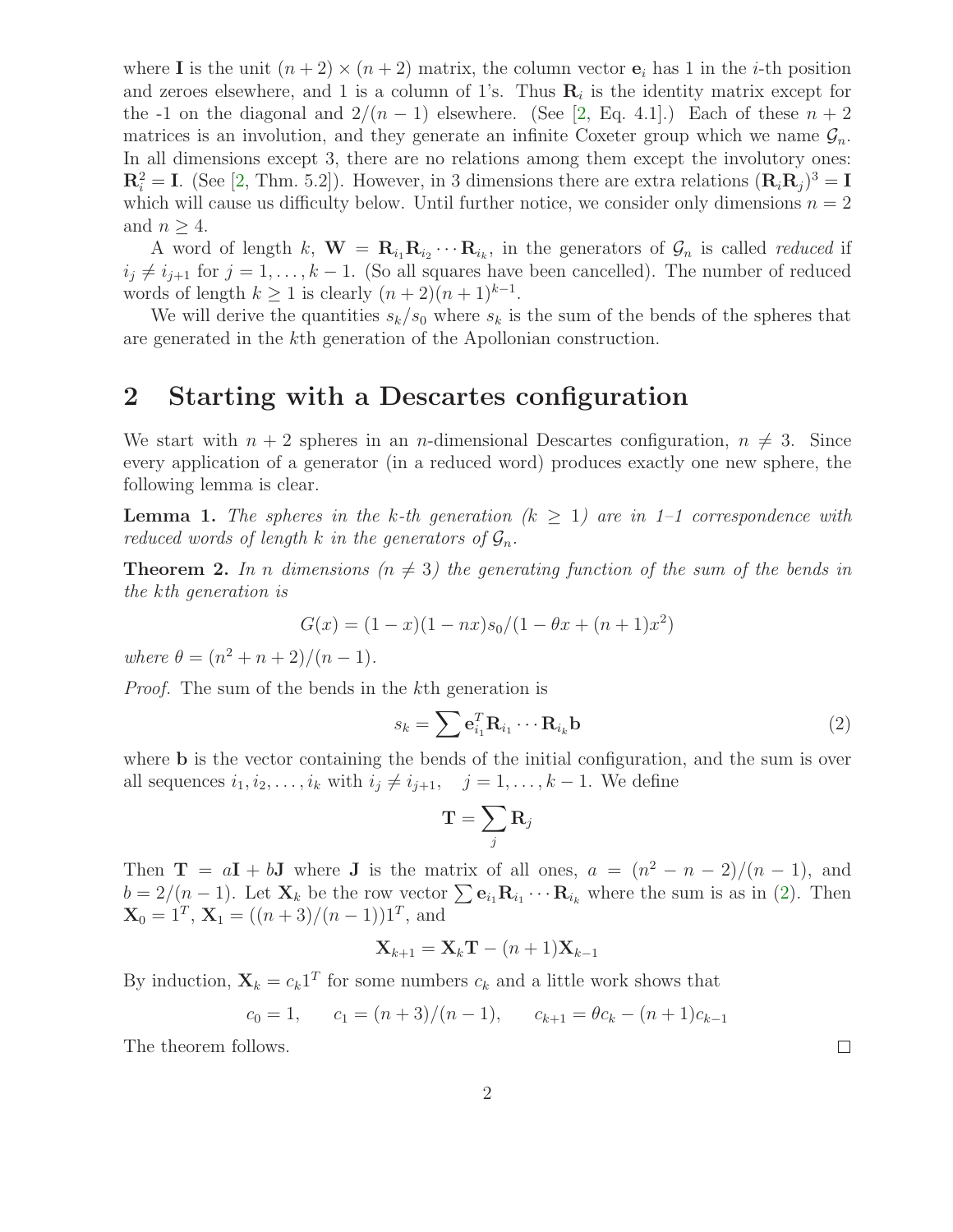The coefficients in  $G(x)$  are integer multiples of  $s_0$  only for  $n = 2, 5$  (our analysis does not relate to  $n = 3$ ). We find them to be

| $k =$   | 0           | 1 | 2 | 3  | 4   | 5    | 6     | 7      | 8      |         |
|---------|-------------|---|---|----|-----|------|-------|--------|--------|---------|
| $n = 2$ | $s_k/s_0 =$ | 1 | 5 | 39 | 297 | 2259 | 17181 | 130671 | 993825 | 7558587 |
| $n = 5$ | $s_k/s_0 =$ | 1 | 2 | 15 | 108 | 774  | 5544  | 39708  | 284400 | 2036952 |

We remark, without giving details, that in all dimensions (except 3) a similar (but more tedious) computation shows that the sum of the squares of the bends in the  $k$ -th generation,  $t_k$  say, is a multiple of the sum of the squares of the bends in the zeroth generation, which is  $t_0 = (1/n)s_0^2$ . The generating function is

$$
(1-x)(1-nx)t_0/(1-\phi(n)x+(n+1)x^2)
$$

where  $\phi(n) = (n^3 + 5n + 2)/(n - 1)^2$ . In two dimensions the multiples are integers:

$$
k = \n\begin{array}{cccccc}\n0 & 1 & 2 & 3 & 4 & 5 & 6 & 7 \\
t_k/t_0 = 1 & 17 & 339 & 6729 & 133563 & 2651073 & 52620771 & 1044462201\n\end{array}
$$

In two dimensions the average bend in the kth generation,  $\bar{s}_k$ , is asymptotically  $C_1\mu^k$ where  $\mu = (4 + \sqrt{13})/3$ , and the average squared bend  $\bar{t}_k$  is asymptotically  $C_2\nu^k$  where  $\nu = (10 + \sqrt{97})/3$ . Thus the coefficient of variation of the bends in the kth generation is asymptotically  $C\lambda^k - 1$  where  $\lambda = 3\nu/\mu^2 = 1.029427$ . One can conjecture that some transformation (such as taking logs) would give a limiting distribution. But since the higher moments are not independent of the starting configuration, it is not clear whether such a limit can exist independent of the initial configuration. For all  $n \geq 4$  as  $k \to \infty$  the coefficient of variation of the bends in the k<sup>th</sup> generation is of the form  $C(1+\epsilon)^k - 1$  where  $\epsilon$  is a small fraction.

#### 3 Starting with  $n+1$  spheres

Now suppose we start with only  $n + 1$  mutually tangent spheres,  $S_1, \ldots, S_{n+1}$ , with bends summing to  $s_0^ \overline{0}$ , and with the sum of squares of the bends being  $t_0^ _0^-$ . By the Soddy-Gosset result, the two spheres that each touch all of these  $n + 1$  spheres have bends  $a, a' = (s_0^- \pm$  $q)/(n-1)$  where  $q^2 = n(s_0^-)$  $\binom{-}{0}^2 - (n-1)t_0^ <sub>0</sub>$ . Pick one of these two spheres and call it  $S_{n+2}$ , with</sub> bend  $b_{n+2} = a$ . Then  $S_1, \ldots, S_{n+1}, S_{n+2}$  form a Descartes configuration, and the sum of the bends of this configuration is  $s_0 = s_0^+ + a$ . The first derived generation of spheres consists of  $S_{n+2}$  and the sphere obtained by reflecting this sphere in the original  $n+1$  spheres. The sum of these two bends is thus  $s_1 = a + a' = 2s_0$  $\frac{1}{0}$  /(n – 1). Again, the following lemma is clear.

**Lemma 3.** For  $k \geq 1$  the spheres in the  $(k + 1)$ st generation, starting from  $n + 1$  spheres, are in 1–1 correspondence with reduced words in the generators of the group  $\mathcal{G}_n$  of these two forms: (i) words of length k whose right-most element is not  $\mathbf{R}_{n+2}$  (ii) words of length  $k+1$ whose right-most element is  $\mathbf{R}_{n+2}$ .

<span id="page-2-0"></span>The number of such words is  $2(n+1)^k$ .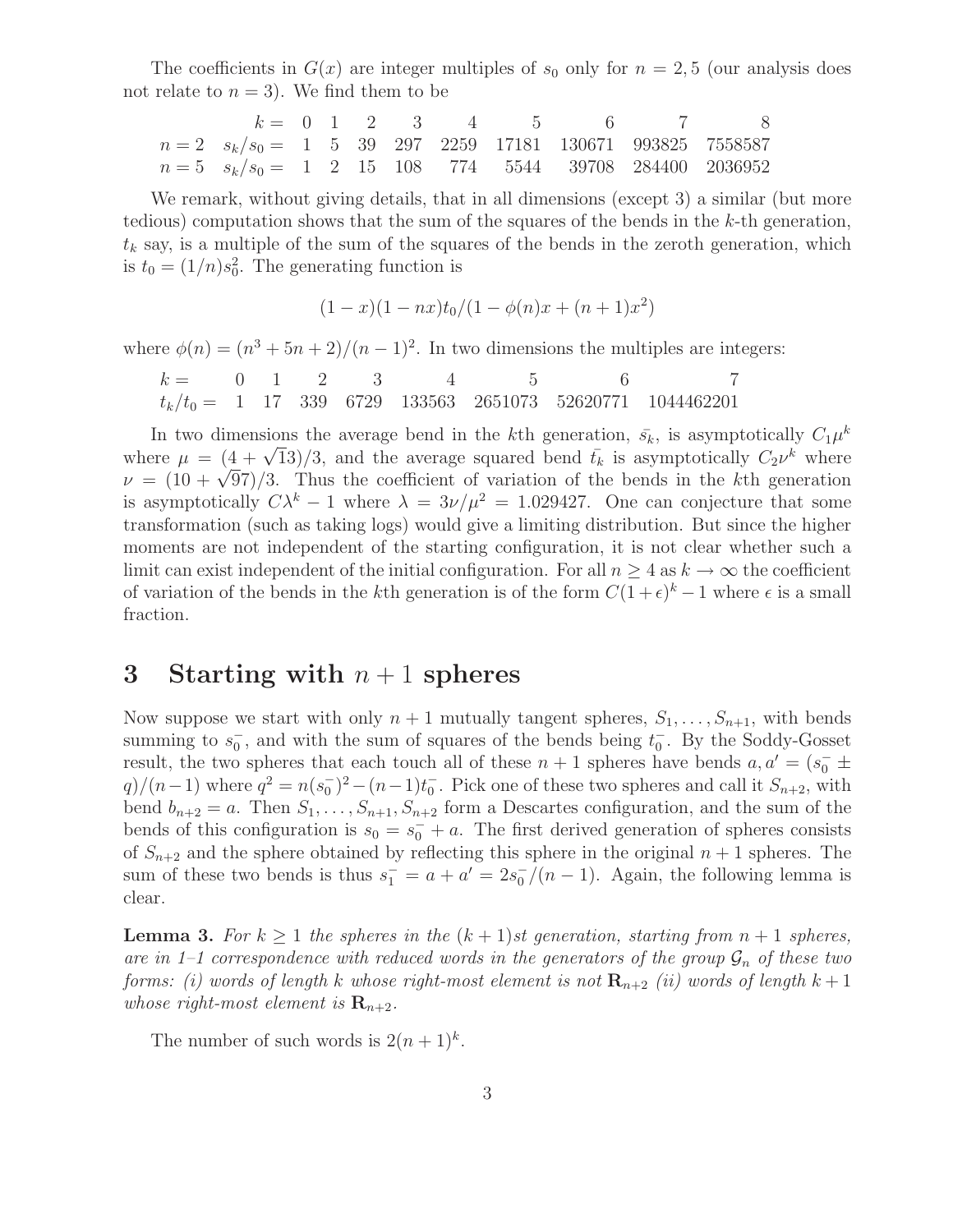Theorem 4. The generating function of the sum of the bends in the kth generation, starting from  $n+1$  spheres in n dimensions, is

$$
G^{-}(x) = (1-x)(1 - ((n^{2} + 1)/(n - 1))x)s_{0}^{-}/(1 - \theta x + (n + 1)x^{2})
$$

*Proof.* Computations using the explicit form of  $\mathbf{R}_i$  show that  $s_2 = 2((n+1)/(n-1))^2 s_0^{-1}$  $\frac{1}{0}$ . For  $k \geq 2$  we have

$$
s_{k+1}^- = \sum \mathbf{e}_{i_1}^T \mathbf{R}_{i_1} \dots \mathbf{R}_{i_k} (\mathbf{b} + \mathbf{R}_{n+2} \mathbf{b})
$$

<span id="page-3-0"></span>where the sum is over  $i_j \neq i_{j+1}$ ,  $i_k \neq n + 2$ . Adding and subtracting the words that have  $i_k = n + 2$ , we get

$$
s_{k+1}^- = s_k + s'_k - \sum e_{i_1}^T \mathbf{R}_{i_1} ... \mathbf{R}_{i_k-1} (\mathbf{R}_{n+2} \mathbf{b} + \mathbf{b})
$$
(3)

where  $s'_{l}$  $'_{k}$  is the sum of the bends in the k<sup>th</sup> generation, starting from the full Descartes configuration with  $b_{n+2} = a'$ . In the summation in [\(3\)](#page-3-0), we have  $i_{k-1} \neq n+2$ , so this sum is just  $s_k^$ k. Also, using the Soddy-Gosset equation,  $s_0 + s'_0 = (2n/(n-1))s_0$  $_0^{\mathsf{-}}$ , so that for  $k \geq 1$ 

$$
(\overline{s_{k+1}} + \overline{s_k})/\overline{s_0} = (2n/(n-1))s_k/s_0 = (2n/(n-1))c_k
$$

in the notation of Theorem [2.](#page-1-1) Hence the required generating function satisfies

$$
(1+x)\frac{G^{-}(x)}{s_0^{-}} = 1 + \frac{n+1}{n-1}x + \frac{2nx}{n-1}\left(\frac{G(x)}{s_0} - 1\right)
$$

and the theorem follows.

For  $n = 2$  we find

 $k = 0 \quad 1 \quad 2 \quad 3 \quad 4 \quad 5 \quad 6 \quad 7 \quad 8$  $s_k^$  $k/s_0^- = 1$  2 18 138 1050 7986 60738 461946 3513354

and for  $k \geq 3$  these numbers satisfy the same recurrence as in the  $(n+2)$ -sphere-start case. The generating function is  $(1 - x)(1 - 5x)/(1 - 8x + 3x^2)$ .

Again, for  $k \geq 3$  the sum of the squares of the bends in the k<sup>th</sup> generation,  $t_k^ \overline{k}$ , satisfies the same recurrence as in the  $(n+2)$ -start case; for  $n=2$  we find

 $k = 0 \t 1 \t 2 \t 3 \t 4 \t 5 \t 6 \t 7$  $t_k^$  $k/k_0^- = 1$  2 66 1314 26082 517698 10275714 203961186

and the generating function is  $(1 - 18x + 29x^2)/(1 - 20x + 3x^2)$ .

#### 4 Three dimensions

The analogous problems for the 3-dimensional case, starting with either four or five tangent spheres, are much more difficult. Counting reduced words is challenging, and there is an indeterminacy in how the spheres are counted.

 $\Box$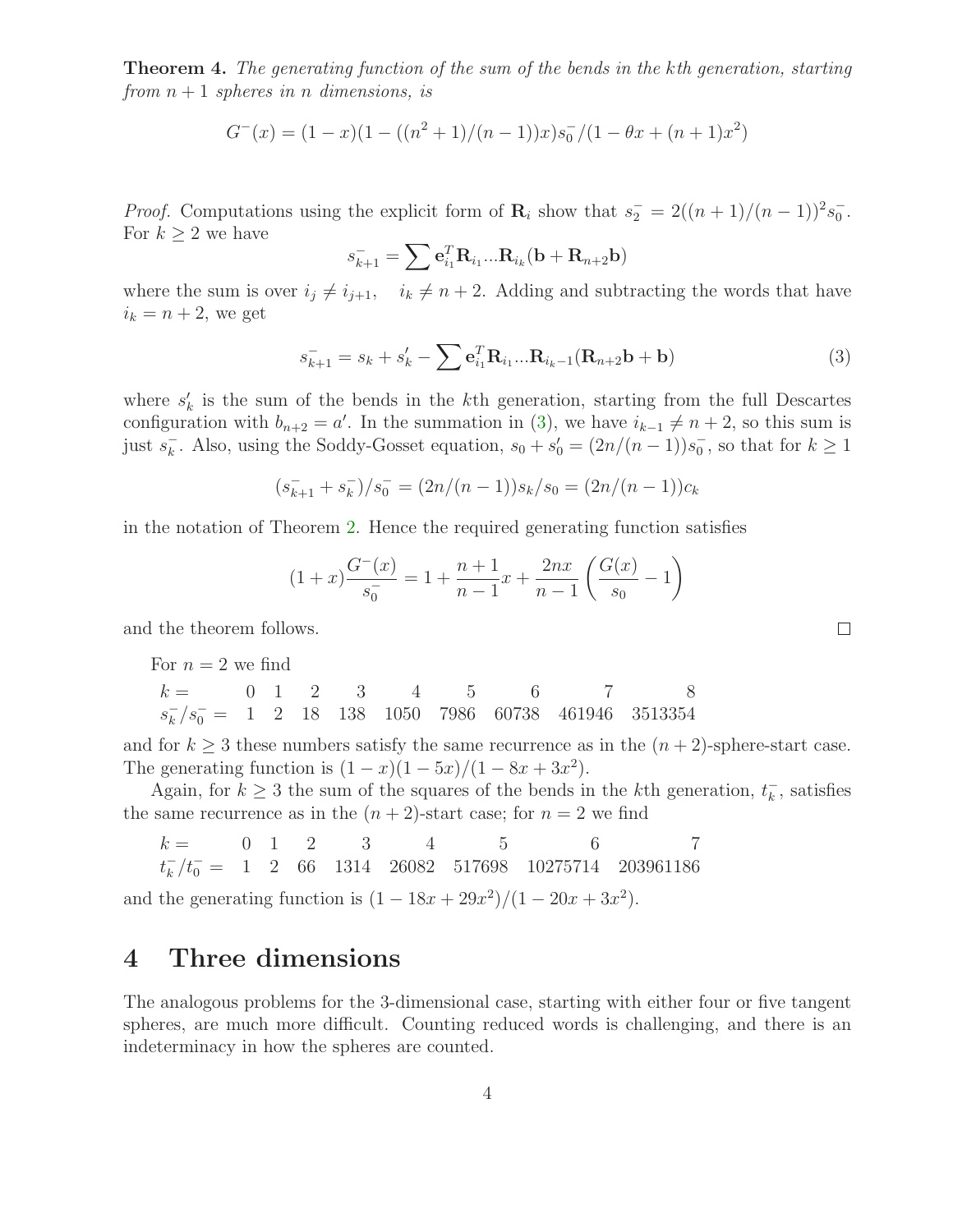<span id="page-4-0"></span>The reflection operators are  $5 \times 5$  matrices as in Eq. [\(1\)](#page-0-0), with all elements in  $\{-1,0,1\}$ . They satisfy

$$
\mathbf{R}_i^2 = \mathbf{I}, \quad (\mathbf{R}_i \mathbf{R}_j)^3 = \mathbf{I} \tag{4}
$$

In [\[2\]](#page-6-1) reduced words were defined as those that

- (i) contain no subwords of the form  $\mathbf{R}_j \mathbf{R}_j$ ,
- (ii) contain no subwords of the form  $\mathbf{V}_1\mathbf{V}_2\cdots\mathbf{V}_{2m}$  in which  $\mathbf{V}_1 = \mathbf{V}_3, \mathbf{V}_{2j} =$ 
	- $V_{2j+3}$  for  $1 \le j \le m-2$ , and  $V_{2m-2} = V_{2m}$ .

Thus all possible cancellations using the identities in [\(4\)](#page-4-0) have been performed. The definition implies that every subword of a reduced word is also reduced.

It is not the case that spheres correspond to reduced words. To see this, assume the zeroth generation is a five-sphere Descartes configuration in which the bends are  $0, 0, 1, 1, 1$ . This consists of two parallel planes, distant 2 apart, with three unit spheres between them, touching each other and both planes. The first derived generation, obtained by Descartes reflection of each of these spheres, using single-letter words  $\mathbf{R}_i$ , consists of five spheres, with bends 1, 1, 1, 3, 3. The second derived generation, obtained from words  $\mathbf{R}_i \mathbf{R}_j$  with  $i \neq j$ , has 20 spheres, with bends  $1^63^64^66^2$ . In this generation the 20 spheres form 10 pairs, with the spheres in a pair  $(\mathbf{R}_i \mathbf{R}_j$  and  $\mathbf{R}_j \mathbf{R}_i)$  touching each other. The bends of the touching pairs are  $(1,1)^3$ ,  $(3,4)^6$ ,  $(6,6)^1$ . Thus we have formed an additional 10 Descartes quintuples, each containing three spheres of generation zero and two spheres of generation 2. These quintuples will be obtained (in two ways, each) in generation 3, (e.g., as  $\mathbf{R}_i \mathbf{R}_j \mathbf{R}_i = \mathbf{R}_i \mathbf{R}_i \mathbf{R}_j$ ) but these generation-3 quintuples will not contain any new spheres. Also, applying "reflection" to one of these "extra" quintuples we find only three new spheres, not four. It is unclear to which generation the spheres that are obtained by reflection from these "extra" quintuples belong. There are two arguments:

(a) They belong to the fourth generation because they are obtained by reflection using the quintuples that are obtained from words in the third generation.

(b) They belong in the third generation because they can be obtained by reflection using the "extra" quintuples that are formed at the second generation.

Similar ambiguities arise in succeeding generations. Thus we are faced with four distinct problems:

- $(1)$  count reduced words of length k.
- (2) count spheres, using strategy (a).
- (3) count quintuples, assuming "extra" quints belong in the generation in which they first appear (i.e. strategy (b).
- (4) count spheres, using strategy (b).

There are similar problems when we start with only four touching spheres instead of five.

We have been unable to make much progress on these problems. We have the following results for small values of k, starting with five spheres.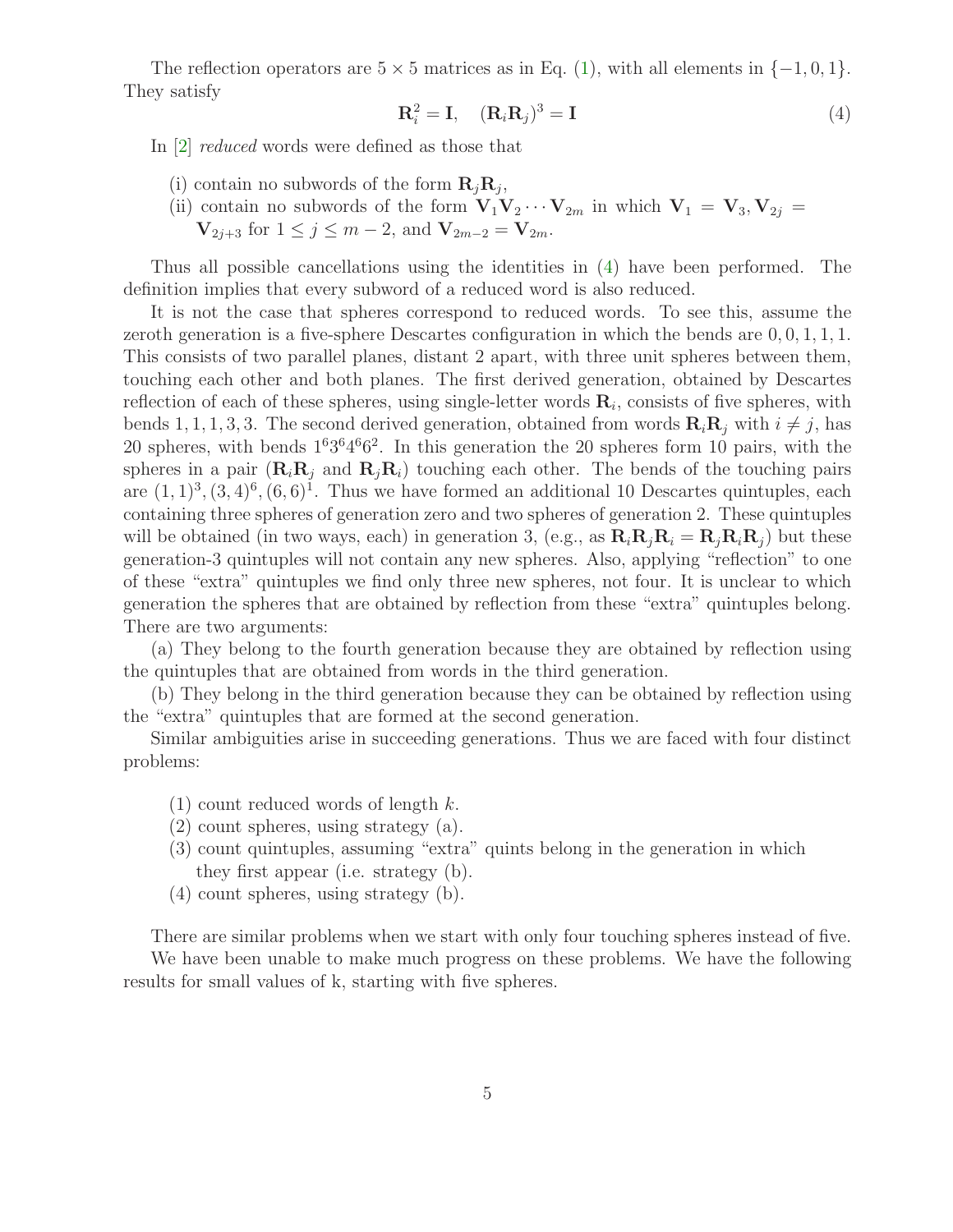| generation                                          | 0            | 1           | $\overline{2}$ | 3                | 4                  | 5                    | 6                       |
|-----------------------------------------------------|--------------|-------------|----------------|------------------|--------------------|----------------------|-------------------------|
| reduced words                                       | $\mathbf{1}$ | 5           | 20             | 80               | 300                | 1140                 | 4260                    |
| unique words                                        | 1            | 5           | 20             | 70               | 240                | 780                  | 2730                    |
| no. spheres $(a)$<br>$s_k/s_0$ (a)<br>$t_k/t_0$ (a) | 5<br>1       | 5<br>3<br>6 | 20<br>20<br>77 | 60<br>108<br>732 | 210<br>630<br>7278 | 690<br>3570<br>71634 | 3330<br>20460<br>707076 |
| quintuples (b)                                      | 1            | 5           | 30             | 120              | 480                | 2070                 |                         |
| no. spheres $(b)$                                   | 5            | 5           | 20             | 90               | 330                | 1290                 |                         |
| $s_k/s_0$ (b)                                       | 1            | 3           | 20             | 174              | 1170               | 8454                 |                         |
| $t_k/t_0$ (b)                                       | 1            | 6           | 77             | 1278             | 15978              | 216366               |                         |

#### 5 How these results were computed

We remind the reader that we are in three dimensions. We use the "curvature-center coordi-nates" defined in [\[2,](#page-6-1) Defn. 3.2]. A sphere with bend b and center  $\mathbf{x} = (x_1, x_2, x_3)$  is described by the vector  $(b, b\mathbf{x})$ . The plane  $\mathbf{h}^T \mathbf{x} = p$  has c-c coordinates  $(0, \mathbf{h})$ , and does not uniquely define the plane; we could avoid this by using the "augmented c-c coordinates" defined in [\[2\]](#page-6-1) but this is not necessary since in our calculations there will never be more than two planes. The spheres in a Descartes configuration are described by a  $5 \times 3$  matrix C whose rows are the c-c coordinates of the various spheres. The operation of reflection of the ith sphere in this configuration replaces C by  $R_iC$ .

We start with the special Descartes configuration described by the matrix

$$
\mathbf{C} = \left( \begin{array}{cccc} 1 & 2r & 0 & 0 \\ 1 & -r & 1 & 0 \\ 1 & -r & -1 & 0 \\ 0 & 0 & 0 & 1 \\ 0 & 0 & 0 & -1 \end{array} \right)
$$

where r is  $1/\sqrt{3}$ . To save space and computational effort (using the statistical language Splus) we encode a row  $(b, bx, by, bz)$  as the integer  $10<sup>7</sup>b + 10<sup>4</sup>bx/r + 10<sup>2</sup>by + bz$ . Thus the starting configuration is described by the column vector  $\mathbf{c} = (10020000, 9990100, 9989900, 1, -1)^T$ . After reflection by  $\mathbf{R}_i$  the configuration is  $\mathbf{R}_i$ **c**.

For  $k = 1, ..., 7$  we formed a list of the types of reduced words of length k. Thus for  $k = 3$ we have 121 and 123; for  $k = 4$  we have 1213, 1231, 1232, 1234. For  $k = 5, 6, 7$  we find 12,39,139 types, respectively. For each type, we consider the words that are formed when each of 1, 2, etc. are replaced by generators  $\mathbf{R}_i, \mathbf{R}_j, \cdots$  in all possible ways. To get the number of unique words, duplicates are eliminated using the identities (4). Thus  $R_1R_2R_1$ and  $\mathbf{R}_2\mathbf{R}_1\mathbf{R}_2$  are counted as distinct reduced words, but as the same unique word. Now we compute the coded coordinates of the last sphere that is added when each of these products of generators is applied to the base configuration. The list of coded spheres is then culled to eliminate duplicates. This gives the coded coordinates of spheres formed using strategy (a).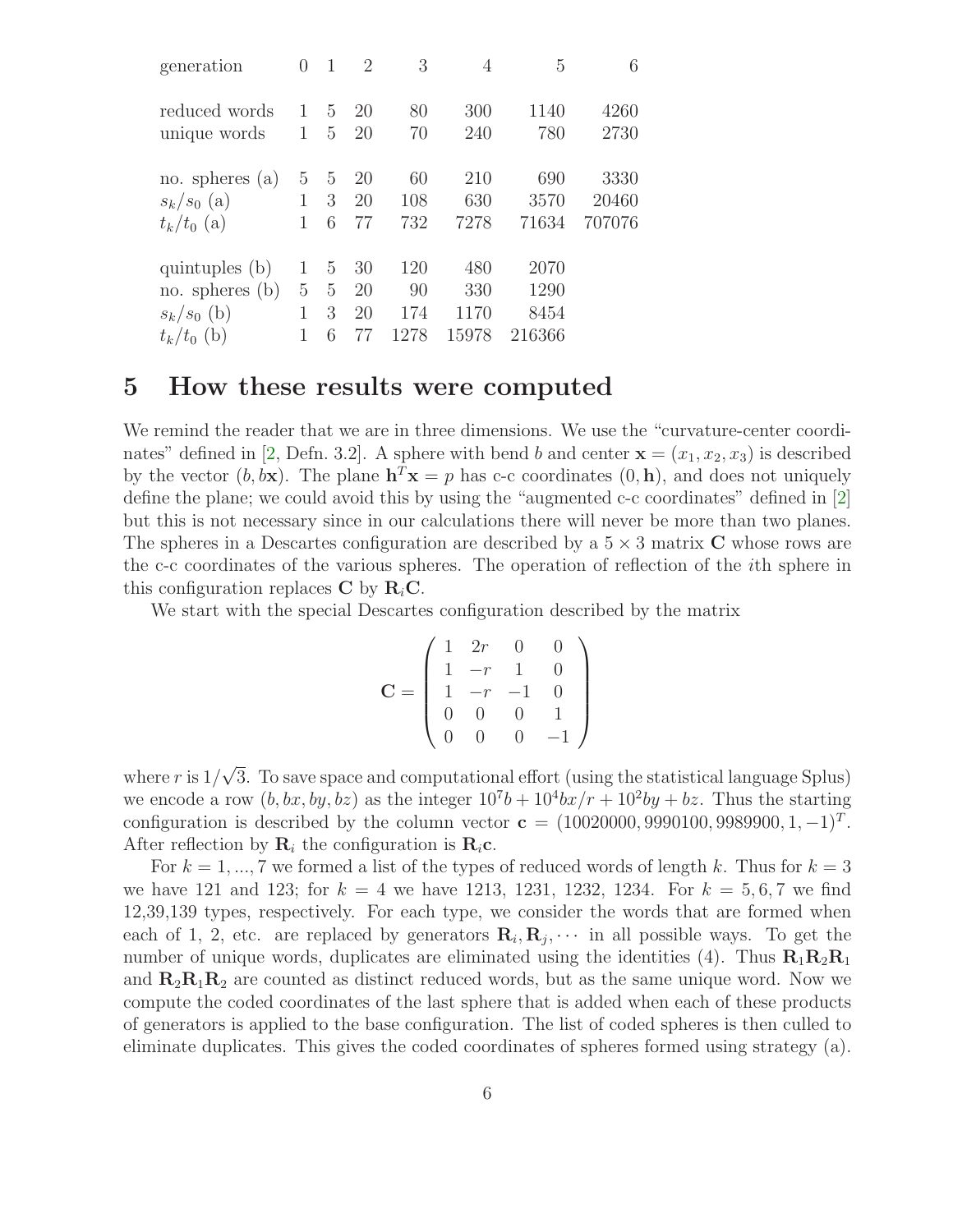To compute the number of spheres in the kth generation using strategy (b), we need to count spheres that are added by reflection from the "extra" quintuples. Each (reduced) word of length k that contains j sub-words of type 121 (=212) will be an "extra" word in generation  $k - j$ . These words do not provide extra spheres in generation  $k - j$ , but have progeny in succeeding generations.

Computation finds the numbers of types in the following table. Note that the type 12131 is counted as having just one 121 substring, not two, because the word ABACA equals BABCA and ABCAC, and appears as a single "extra" word (in two ways) in generation 4.

| generation                                                              |  |              | $0 \t1 \t2 \t3 \t4 \t5 \t6$                                       |                     | - 7            |
|-------------------------------------------------------------------------|--|--------------|-------------------------------------------------------------------|---------------------|----------------|
| total no. types                                                         |  |              |                                                                   | 1 1 1 2 4 12 39 139 |                |
| types with no 121s<br>with one 121 substring<br>with two 121 substrings |  | $\mathbf{1}$ | 1 1 1 1 2 5 14                                                    | 2 7 24              | 43<br>83<br>13 |
| "extra" types<br>total no. types (b)                                    |  |              | $1 \t2 \t8 \t37$<br>$1 \quad 1 \quad 2 \quad 3 \quad 10 \quad 42$ |                     |                |

# 6 Open problems

In all dimensions we do not know how the higher moments behave (they do not depend only on  $s<sub>0</sub>$ ). It is possible that for each starting configuration, some transformation of the bends might have a limiting distribution, which possibly might be independent of the starting configuration, but our numerical results are not extensive enough to allow us to make any conjectures. In three dimensions, all four of the problems listed above remain open. We have not done any computations for a four-sphere starting configuration, but expect that the method we used in section 3 will work here.

### 7 Acknowledgement

Thanks to a referee for simplifying my proofs of Theorems [2](#page-1-1) and [4,](#page-2-0) and for a very careful reading of my manuscript.

# <span id="page-6-0"></span>References

- [1] R. L. Graham, J. C. Lagarias, C. L. Mallows, A. R. Wilks, and C. Yan. Apollonian circle packings: Geometry and Group theory I. The Apollonian Group. Discrete Comput. Geom. 34 (2005), 547–585.
- <span id="page-6-1"></span>[2] R. L. Graham, J. C. Lagarias, C. L. Mallows, A. R. Wilks, and C. Yan. Apollonian circle packings: Geometry and Group theory III. Higher Dimensions. Discrete Comput. Geom. 35 (2006), 37–72.